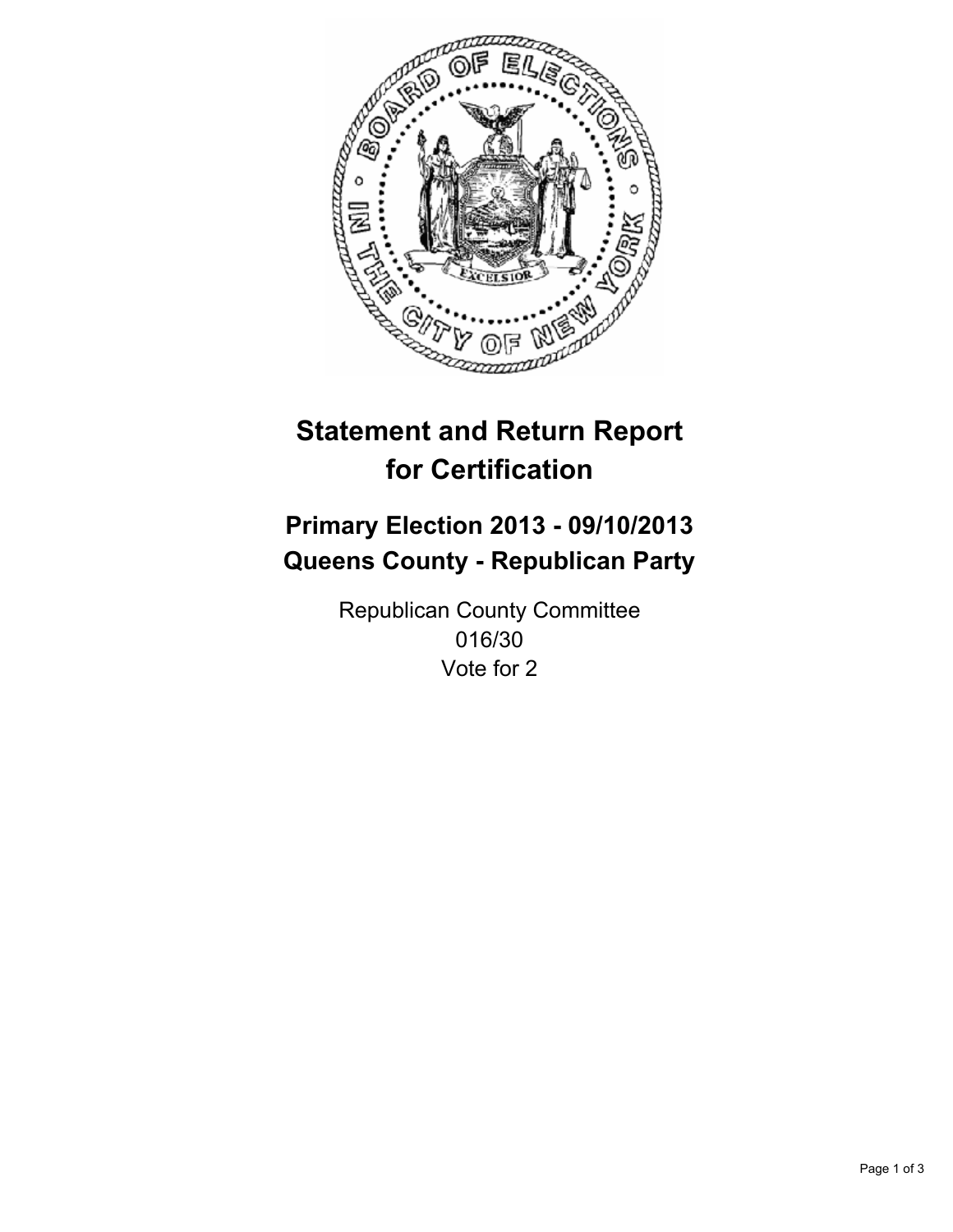

### **Assembly District 30**

| <b>EMERGENCY</b>            | 0        |
|-----------------------------|----------|
| ABSENTEE/MILITARY           | 3        |
| <b>FEDERAL</b>              | 0        |
| <b>SPECIAL PRESIDENTIAL</b> | 0        |
| <b>AFFIDAVIT</b>            | $\Omega$ |
| <b>FRANK DIGIOVANNA</b>     | 12       |
| SHEREE LYN DIGIOVANNA       | 8        |
| FREDERICK M. DISANZO        | 12       |
| <b>JOAN DISANZO</b>         | 8        |
| <b>Total Votes</b>          | 40       |